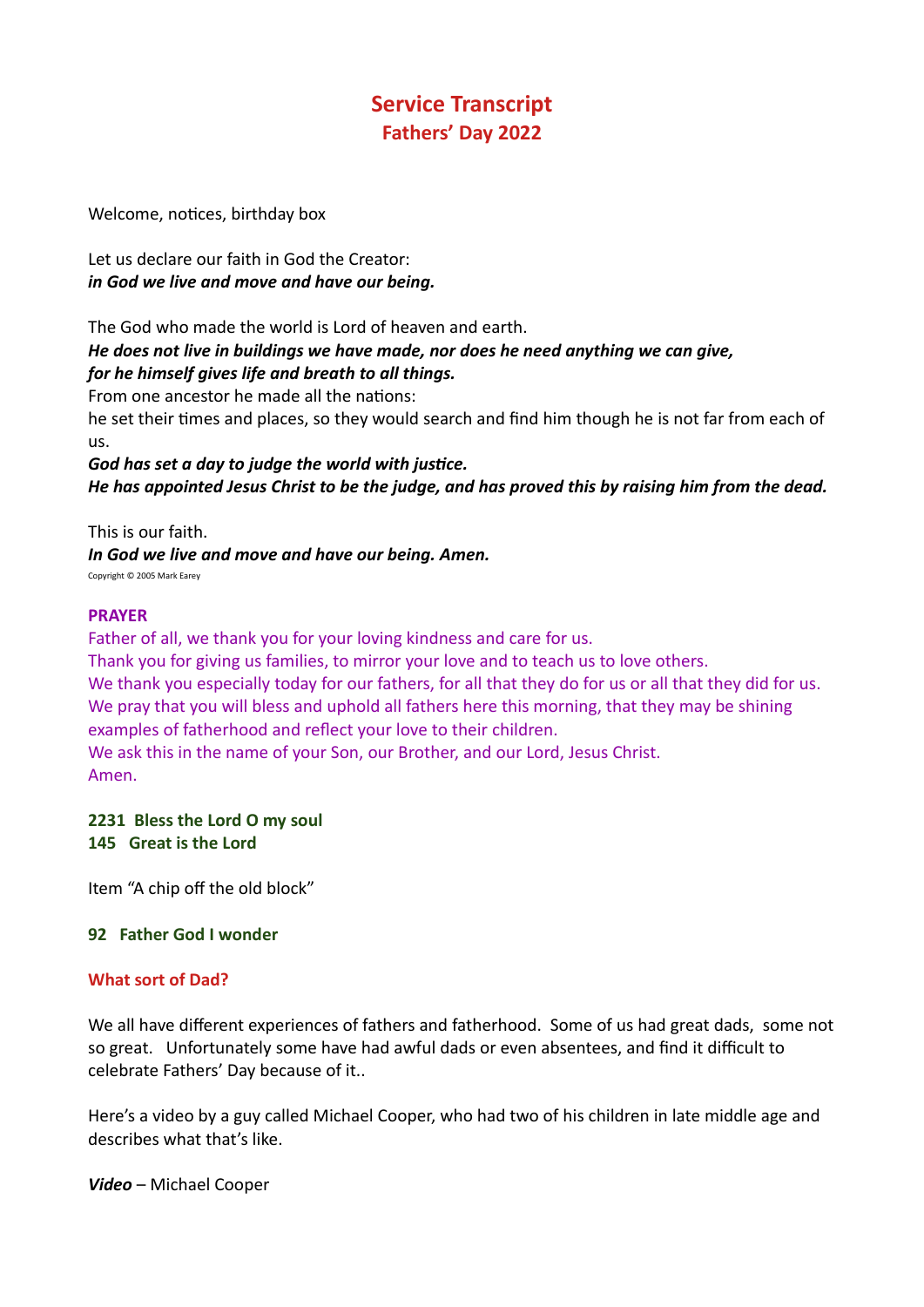Perhaps you can resonate with some of Michael Cooper's experience. He's having a lot of fun with his younger children. But it's not all plain sailing as a parent as any of us parents know. So what do we think makes a good dad.

Use flip chart - good dads

I'm guessing that we've all had the down side of dads too  $-$  and us dads know that we have made mistakes too. What's important to understand is that as parents, we are role models for our children. They get to be like us! That of course applies to mums too!

We looked earlier at how we can look like chips off the old block, but that applies to our behavioural traits too. Where do we get our values from in life? They can come in earlier life from our parents – and that includes our bad habits too! Think of your bad habits. Do your children do the same?

Some of our traits may be genetic, others are learned. When Rhiannon and I adopted, the desire of those who placed the with us hoped that we would give them values and opportunities they would not have received in their birth family. It's interesting to see how similar they are to us  $$ and how different.

We all know that our children often take on different lifestyles and points of view because of influences from their peers, from school, from all the different voices they come into contact with in our information driven society. I have many of my dad's values – faith in Christ, the desire to be honest and act with integrity, an annoyance at those who cheat amongst others, but I also have views of my own which my parents never approved of.

Why am I saying all this? If you are a Christian when you were adopted into God's family, having trusted Jesus, it was Father God's desire and plan is that you become a chip off the old block in how you act, how we think and how you speak. And what's that? We'll get to it in a minute.

**Prayers** – as in weekly sheet

One of the most important things we need to learn about the fatherhood of God is that He's always there for His children, desiring the best for them and being a constant in their lives, so we can always trust Him, knowing that He won't let us down.

### **89 Faithful One, so unchanging**

### **Reading**

*Ephesians 1: 3 Praise be to the God and Father of our Lord Jesus Christ, who has blessed us in the heavenly realms with every spiritual blessing in Christ. 4 For he chose us in him before the creation of the world to be holy and blameless in his sight. In love 5 he predestined us for adoption to sonship through Jesus Christ, in accordance with his pleasure and will— 6 to the praise of his glorious grace, which he has freely given us in the One he loves. In him we have redemption through his blood, the forgiveness of sins, in accordance with the riches of God's grace that he lavished on us.*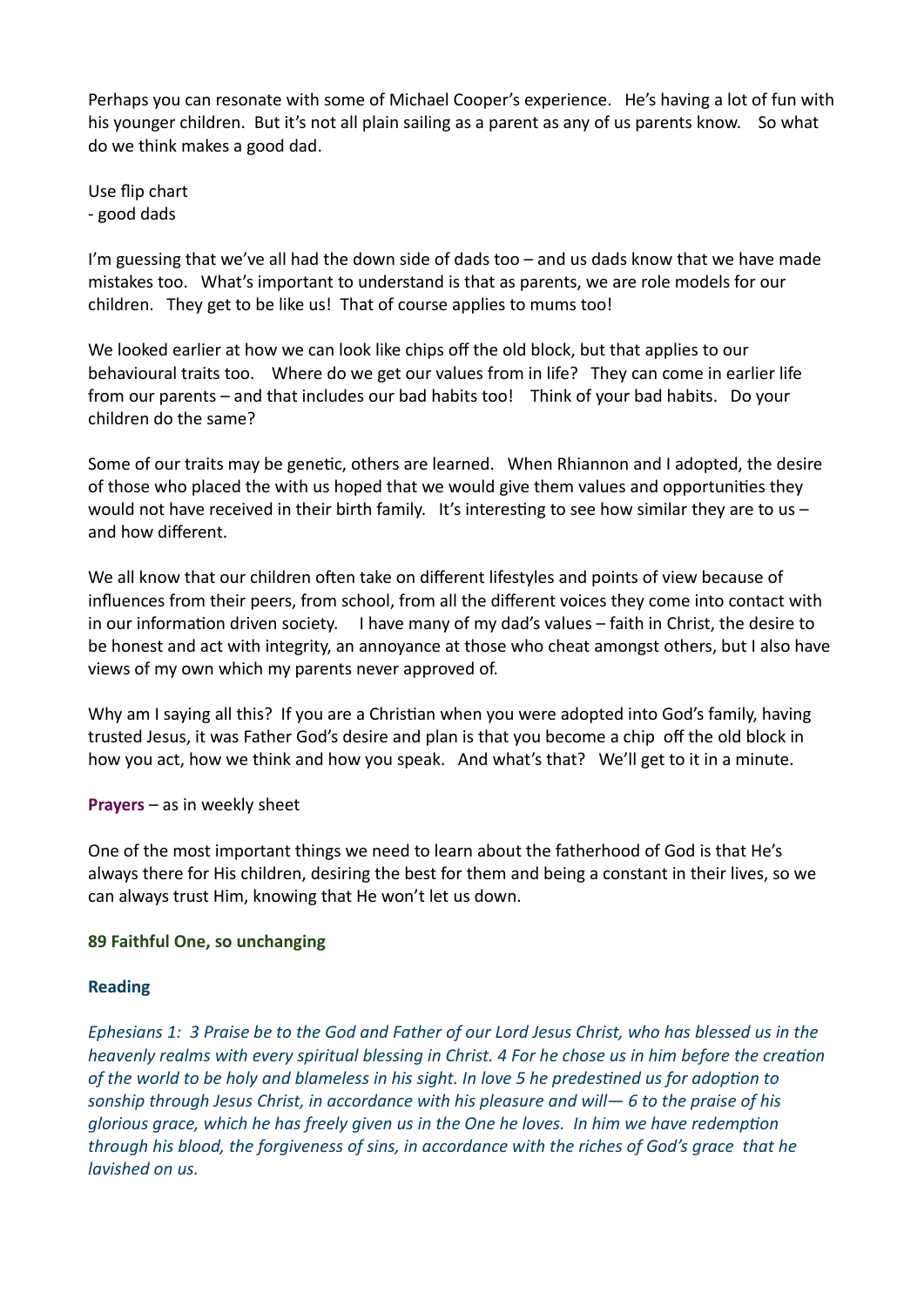# TITLE

Last week was Trinity Sunday and we affirmed that we worship one God, but that He is three Persons Father Son and Holy Spirit. We saw how each Person acted individually and in unity in our lives and in our world.

Today we are going to focus on just one of those Persons, and that is the Father and see how His fatherhood may be a role model for us fathers and how we respond to God the Father as His children and consequently to our own parents.

### WHAT SORT OF FATHER?

# GOD IS CREATOR

So what sort of Father is God? Many would say that God is father of all living things, and therefore all human beings too because He has created them. It is the principle of universalism – that everyone is God's child because He creates them. There's songs about God being Father of all creation but that's not what the Bible teaches. Not everyone is a child of God. I'm pushed to find any definitive verse to suggest that. But I can find plenty that shows that God is willing to become and be a Father to all who would respond to Him by faith

# GOD AS PATRIARCH

We come across God in the OT becoming a Father to the nation of Israel. BY His grace, God became a father to Israel and He describes them in this way

*You are the sons of the Lord your God … For you are a people holy to the Lord your God, and the Lord has chosen you to be a people for his treasured possession, out of all the peoples who are on the face of the earth (Deut. 14:1–2).* We see God as a father showing mercy and compassion towards His people:

*As a father shows compassion to his children, so the Lord shows compassion to those who fear him (Psalm 103:13).*

*Is Ephraim my dear son? Is he my darling child? For as often as I speak against him, I do remember him still. Therefore my heart yearns for him; I will surely have mercy on him, declares the Lord (Jer 31:20)*

God was their father, but the sense always was as a Patriarch that loves and forgives them as a nation rather than a closely personal God.

# GOD AS DAD!

Here's Romans 8:15-16 *The Spirit you received does not make you slaves, so that you live in fear again; rather, the Spirit you received brought about your adoption to sonship. And by him we cry, 'Abba, Father.' 16 The Spirit himself testifies with our spirit that we are God's children*.

If you are a Christian this morning; then when you trusted Christ, God adopted you into His family – you are a child of God. That's a personal thing and no-other people than the followers of Jesus have ever been described in this way. And when we address Him we use the term Abba. It's the Aramaic word for Father – but it is an informal term of endearment. It means Dad. In present day Israel, the Hebrew used by small children for Daddy or Dad is Abba. We call God Dad. That's how we address Him and that is our relationship with Him – personal, intimate trusting, loving.

Calling God Dad is uniquely Christian – even some Christians are almost fearful to be that informal, that trite, that familiar to address God that way. Yet God tells us that we should be Dad to Him.

#### **Talk**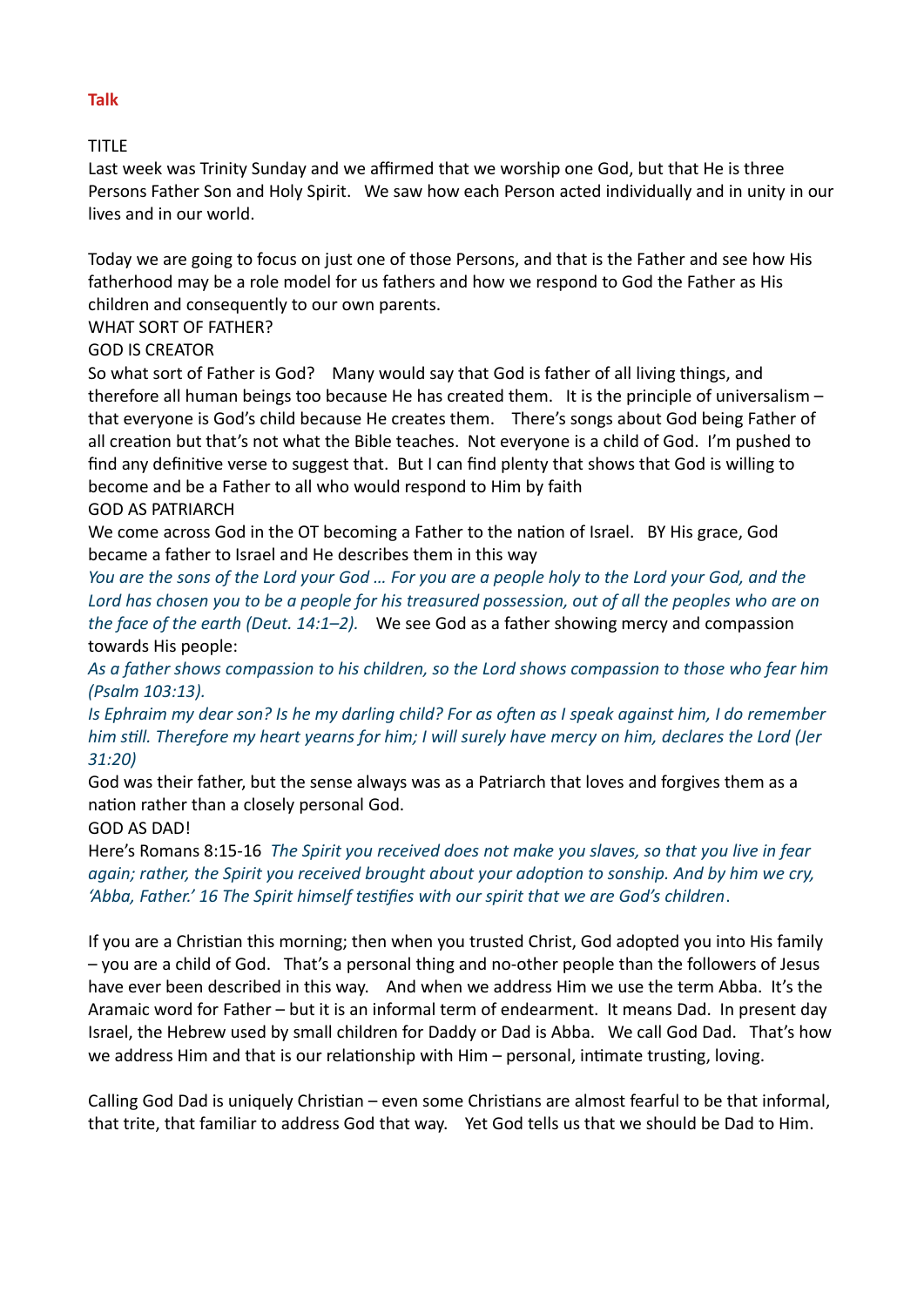So the first thing we take from today is that we should learn to speak with God as we do our own parent – God doesn't need formal speeches, special prayers, special tiles: just for us to treat Him as Dad and pour out our hearts to Him, and receive from Him.

# A FATHER WHO LOVES

After my sermon last week on the Trinity, I was reminded that God is love. You can't love unless you have someone to love. If God is one, how can He love. We have a God who is Trinity. Some church art PIC 1 shows God as an old bloke with a junior Son as a young man with a cross and the Spirit who is a dove. That isn't how the Bible portrays the Godhead – the Persons of the Trinity are co-equal in glory, power and majesty. PIC 2 In eastern Orthodox Churches the Trinity is pictured as three figures, each looking the same and communing together around a table. God is love and this is expressed by the relationships of the three Persons of the Godhead.

God loves us. Just as love binds and draws together the Godhead, we are drawn to God by the bond of love with the Godhead. We are invited around a table with the Father, Son and Spirit. That's why we have Communion – we are invited around a table with other members of God's family – we are children of God. We are SPECIAL TO FATHER GOD + LOVE)

The bond between a parent and a child is a special one – or should be. What is your relationship like fathers? What about you children? Pray that God the Father, Dad, will nurture in us all a deep loving relationship with one another in our families, because God calls us to be a chip off the old block. He loves, we should too.

In what other ways should we be a chip off their heavenly Father. Potentially lots of things, but let me give you just the few we have in Ephesians 1

- **He loves us** we just had that
- **He blesses us** *(He) has blessed us in the heavenly realms with every spiritual blessing in Christ.* The Father seeks to bless us by giving everything He is able to spiritually bless us with. He chose to do that for us. At the heart of true fatherhood is the desire for our children to have the very best we are able to do for them. There are two caveats. God gives us every spiritual blessing in the heavenly places. He doesn't give us everything we want, but everything that is important for our eternal future. Being a good parent is about giving our children what they need not necessarily what they want. We all know that, but we all know how difficult it is to say no. The second caveat is that the children will accept what is being offered. There is nothing more painful than watching our children ignoring our advice, sometimes our pleadings and doing their own thing – particularly something we know will bring them harm. That is God's experience of parent hood too as he watches his adopted children dishonouring Him. If you don't like your children turning their back on your love, help and advice, then don't do it to God either!
- **He makes sacrifices for us** *In him we have redemption through his blood, the forgiveness*  of sins, in accordance with the riches of God's grace that he lavished on us. How far are you prepared to go for your children? God's love is a self-sacrificing love. To redeem us it cost God the Son to suffer on the cross to redeem us.
- **He is forgiving** and all that was done because God is a forgiving God. Right at the heart of family life is the need to be forgiving parents and forgiving children. It is for those who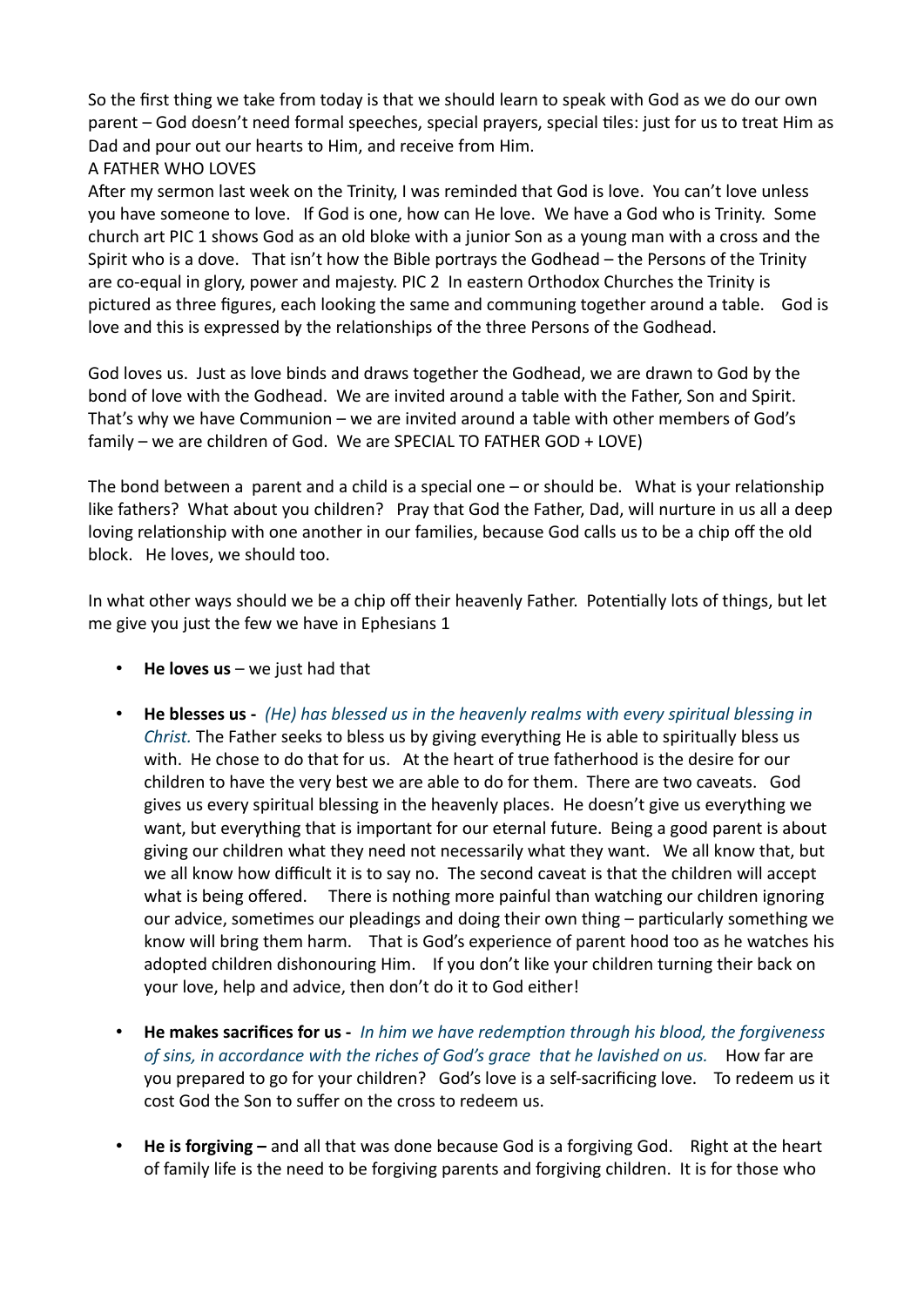are most mature to make the first move with forgiveness and that is usually the parent. God the Father made the move by sending the Son to open that way of forgiveness.

• **He is faithful –** finally when we become children of God, he adopts us into his family. Most of us had no choice as to what family we are in. I'm a Reid and I can't get away from my heritage – I wouldn't want to. The difference with God's family is that we choose to be part of it – and God is faithful as a parent to us and sticks with us however useless as family members we may or may not be. That's God's example of parenthood: to be faithful to his children. If we try to apply that one in our parenthood, that can be a hard one can't it? Let's pray that we shall be always be there for our children.

This fathers' day, let's take inspiration from our Heavenly Father by reminding ourselves that at the centre of parent hood is love – agape – self-sacrificing love. A love that seeks the best for our children whatever age they are, that makes sacrifices for their benefit and a willingness to not just forgive, but to be the drivers of forgiveness, whatever the cost.

Perhaps this morning you've realised that you've never come into the blessings and benefits of knowing God as Father. He so wants to forgive you and bring you into His family. That's why Jesus died for you. Today, he wants you to invite him into your life, that you may know what it really means to call God Father, to follow Jesus and know the presence of His Spirit in your life? He so wants to bless you, but it is your decision as to accepting God's gift of blessing, of eternal life and being part of His family. Will to trust and follow today?

### **147 Great is Thy faithfulness**

### **Benediction**

*Loving God, as a father feeds, nurtures and sustains his children, so you feed us with the rich food of your heavenly banquet. Help us who have tasted your goodness to grow in grace within the household of faith: through Jesus Christ our Lord. Amen.*